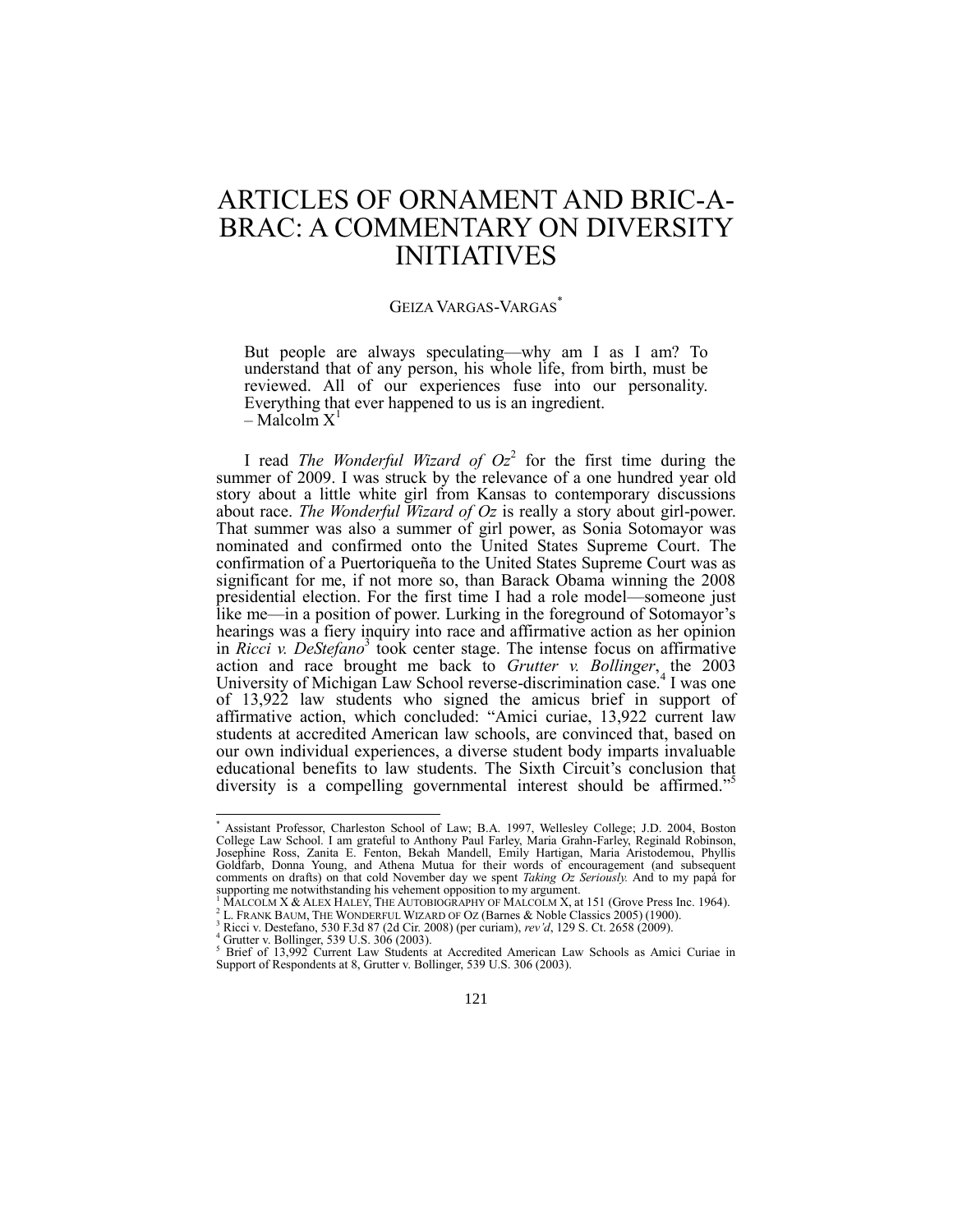*Grutter v. Bollinger* was decided in the summer of 2003, and I recall reading the *New York Times* piece that announced the decision.<sup>6</sup> I found Justice O'Connor's opinion for the majority to be a bit odd, specifically the idea that in twenty-five years racial preferences would be unnecessary, presumably because racism would not exist.<sup>7</sup> I had an incredibly strong reaction to Justice Thomas's dissent, vehemently disagreeing with his position. In fact, I clearly remember thinking, how dare he begin an opinion like this with a quote from Frederick Douglass. In retrospect, however, my reaction against the dissent was misguided. My reaction stemmed from my general disdain for Justice Thomas and conservatives like him, not against what he actually said. Thus, the summer that the Congressional Judiciary Committee peppered Sotomayor with hostile questions regarding her "wise" Latina" speech,<sup>8</sup> I read Justice Thomas's dissent again and experienced a shocking, personal revelation—I agree with this man . . . how is it possible that I disagreed with him six years ago? I now recognize what I have already hinted at, that I read the dissent with bias, with colored spectacles. I read what I wanted Thomas to say and not what he actually said. Reading what I wanted him to say allowed me to demonize further this overwhelmingly perceived self-hating black man.<sup>9</sup>

I am Puerto Rican; born in Puerto Rico. I live race every day, especially now that I teach at a law school in South Carolina where students are over 90 percent white, where the Civil War started, "states' rights" are strong, the confederate flag flies high, and the housing projects are former slave quarters. I live a few blocks away from the courthouse where *Briggs v. Elliot*<sup>10</sup> was tried. I live and teach in a state that clings to the past, is still fighting for states' rights, still fighting for property rights, which, depending on whom you talk to, is code for something else. I live in a state where people refer to "planters" instead of "slaves," because it is polite.

I live race every day, and I see an absence of racial (and seemingly economic) diversity in the student body every day at my law school, but this has not changed my mind about affirmative action or diversity initiatives. So, it was a confluence of reality and fiction that formed the basis for this piece: Sotomayor confirmation hearings and the black U.S. president who nominated her, the mix of affirmative action cases rising to the forefront, and a particular encounter between the little white girl and a

<sup>6</sup> Linda Greenhouse, The Supreme Court: *Affirmative Action; Justice Back Affirmative Action by 5 to 4, But Wider Vote Bans a Racial Point System*, N.Y. TIMES, June 24, 2003, at A1.

*Grutter*, 539 U.S. at 310 ("The Court expects that 25 years from now, the use of racial preferences will no longer be necessary to further the interest approved today.").<br><sup>8</sup> Charlie Savage, *A Judge's View of Judging is on the Record*, N.Y. TIMES, May 15, 2009, at A21.

<sup>&</sup>lt;sup>9</sup> See, e.g., KEVIN MERIDA & MICHAEL A. FLETCHER, SUPREME DISCOMFORT: THE DIVIDED SOUL OF<br>CLARENCE THOMAS 15–34 (2007); Nicole Stelle Garnett, *"But for the Grace of God There Go I"*: *Justice Thomas and the Little Guy*, 4 N.Y.U. J.L. & LIBERTY 626 (2009); A. Leon Higginbotham, Jr., *An Open Letter to Justice Clarence Thomas from a Federal Judicial Colleague*, 140 U. PA. L. REV. 1005 (1992); Eric L. Muller, *Where, But for the Grace of God, Goes He? The Search for Empathy in the Criminal Jurisprudence of Clarence Thomas*, 15 CONST. COMMENT. 225 (1998); Michael de Haven Newsom, Clarence Thomas, Victim? Perhaps, and Victimizer? Yes—A Study in Social and Racial<br>Alienation from African-Americans, 48 ST. LOUIS U. L.J. 327 (2004).<br><sup>10</sup> Briggs v. Elliot 342 U.S. 350 (1952). Briggs was the first

*Educ.*, 347 U.S. 483 (1954). The case challenged segregation in Summerton, South Carolina.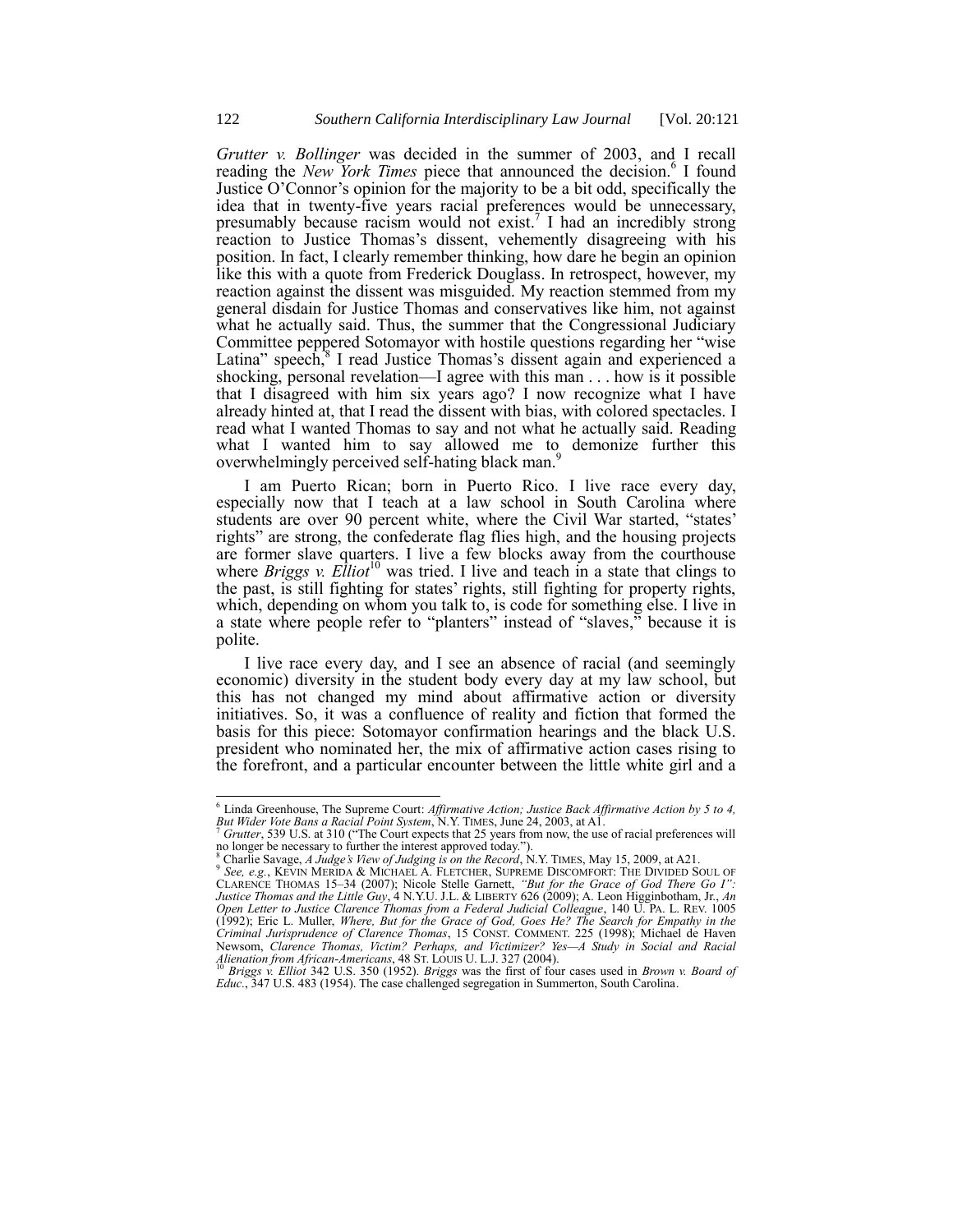giant evil gnome. For me, Dorothy's conversation with the gnome was and still is a literary parallel for what affirmative action has evolved into today and possibly always was: an illusory promise.

This essay is an unfavorable commentary on diversity initiatives, and perhaps even more so, it is a commentary on the nature of the discourse that I have observed surrounds the issue. Both sides—because inevitably this turns into a liberal/conservative, and even more importantly, a black/white dialogue—suffer from what I believe is intellectual cowardism.<sup>11</sup> And if not cowardism, then intellectual denial. My observation is that proponents of affirmative action and its sister policy, the diversity initiative, tend to dismiss any arguments to the contrary, and that dismissal occurs in a very dogmatic fashion; the quick response is—you are racist, on "their" side. Arguments against affirmative action and diversity initiatives suffer from the same disease, except opponents fail to recognize that an evolved form of racism permeates the institution—racism that is systemic and insidious.

## \* \* \*

[I]nstead of being obliged to labor, they merely decorate my apartments, and I really think I have treated them with great kindness.

– The Nome King

l

L. Frank Baum*, Ozma of Oz*<sup>12</sup>

<span id="page-2-0"></span>\*\*\*

Discourse seems to have moved away from affirmative action toward its sister policy, the diversity initiative. The difference is affirmative action policies are imposed by the federal government on all publicly funded institutions while diversity initiatives are policies chosen by the institution, whether public or private. I believe that the institutionally chosen diversity initiatives have little, if any, efficacy. In my experience these policies are cosmetic attempts to make up for a shameful American history of white power over and white violence against blacks. These policies have a statistical purpose, which is simply to increase the number of minority students enrolled in American law schools.<sup>13</sup> Many do not see a problem with merely increasing numbers, or with the idea that students admitted under this rubric are often grossly unprepared for the challenges that lay

<sup>11</sup> The male lion, in both *The Wonderful Wizard of Oz* and in the animal kingdom, is a coward. Dorothy says about the lion's roar: "[F]or you will help to keep away the other wild beasts. It seems to me they must be more cowardly than you are if they allow you to scare them so easily." The Lion responds and goes on to say "They really are [b]ut that doesn't make me any braver, and as long as I know myself to be a coward, I shall be unhappy.<sup>"</sup> BAUM, *supra* not[e 2,](#page-0-0) at 63. In the animal kingdom, the male lion does not hunt and does not engage in battle as it relies on its roar to frighten predators. The roar is defensive,

not offensive.<br><sup>12</sup> L. Frank Baum, Ozma of Oz: A Record of Her Adventures with Dorothy Gale of Kansas, THE YELLOW HEN, THE SCARECROW, THE TIN WOODMAN, TIKTOK, THE COWARDLY LION AND THE HUNGRY TIGER; BESIDES OTHER GOOD PEOPLE TOO NUMEROUS TO MENTION FAITHFULLY RECORDED HEREIN 168 (HarperCollins 1989) (1907).

<sup>&</sup>lt;sup>13</sup> See Standards and Rules of Procedure for Approval of Law Schools, 2009 A.B.A. SEC. LEGAL EDUC.<br>& ADMISSIONS TO THE BAR 17 (2009) (stating in part that "consistent with the U.S. Supreme Court's decision in Grutter v. Bollinger, 529 U.S. 306 (2003), a law school may use race and ethnicity in its admissions process to promote equal opportunity and diversity").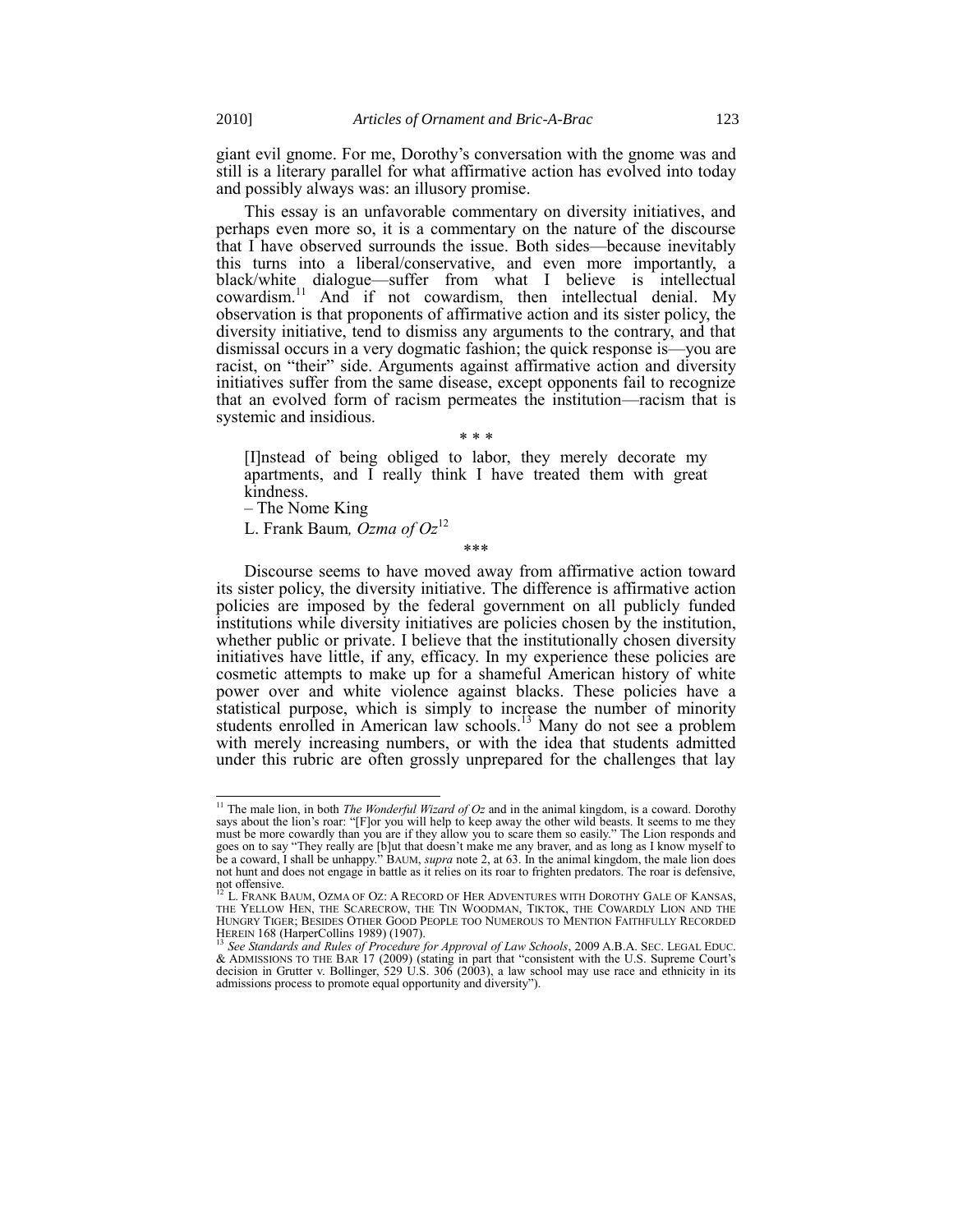ahead. For me, it is precisely because there is nothing more to these initiatives that they fail. Diversity initiatives fail because they do not strike at the core of why blacks and Hispanics (born and raised in the United States)—generally the targets of such initiatives—fail to progress in ways that other races suffering equal or worse oppression have managed to progress. A policy that merely intends to change perception, but does not go beyond that agenda, does nothing more than create an aesthetic. And it is an aesthetic that I believe is called for by political correctness.

The story of Dorothy and the Nome King is a literary parallel for the notion that diversity initiatives merely offer to change the student population aesthetic.<sup> $14$ </sup> In the third book of L. Frank Baum's Oz fairy tale series, Dorothy faces the issue of rescuing the wife and children of the Family of Ev from captivity.<sup>15</sup> Dorothy encounters the Nome King, who is ruler of the Underground World where gnomes trade in precious jewels and metals.<sup>16</sup> On reaching the Nome King's underground palace, Dorothy accompanied by Princess Ozma, a talking hen, and some other creatures, requests that the King release his prisoners.<sup>17</sup> The Nome King corrects Dorothy and informs her that the Queen of Ev and her children are neither prisoners nor slaves.<sup>18</sup> Rather, they are his property, which he rightfully purchased from the King of Ev as consideration for the receipt of long  $\text{life}$ .

The Nome King explains that slaves are generally meant to work. The Queen of Ev and her ten children, however, "were delicate and tender" and not suited for the work of slaves.<sup>20</sup> Therefore, instead of forcing slavery on them, he "transformed them all into articles of ornament and bric-a-brac and scattered them around various rooms of the palace."<sup>21</sup>

Encountering this passage was like hearing a needle scratch a record, and this precise exchange between Dorothy and the Nome King is what inspired this article. I do not suggest that minorities are slaves of the institution. From experience, however, when you are one of a couple of handfuls of Hispanic and black students in a 1L class of several white hundred students, one cannot help but wonder what one's purpose is in the institution. Thus, the exchange between Dorothy and the Nome King is compelling because of the ornamental transformation given to his property. He has transformed the Family of Ev into visually pleasing objects, and by doing so, he thinks he has done something nice for them. The Nome King says, "[I]nstead of being obliged to labor, they merely decorate my energy and  $\frac{1}{2}$ apartments, and I really think I have treated them with great kindness."

<sup>16</sup> *Id.* at 169.

l

<sup>21</sup> *Id.*

<sup>22</sup> *Id.*

<sup>14</sup> *See* BAUM, *supra* not[e 12.](#page-2-0)

 $^{15}$  *Id.* at 162.

<sup>17</sup> *Id.* at 166. <sup>18</sup> *Id.* at 168.

<sup>&</sup>lt;sup>19</sup> See BAUM, *supra* not[e 12,](#page-2-0) at 166–68. King Evoldo of the Land of Ev wanted eternal life and sought such promise from the Nome King. *Id.* at 129. The Nome King promised Evoldo eternal life in exchange for his wife and children. *Id.* at 129. Evoldo obliged, but shortly after the transaction he was overcome by guilt and committed suicide by drowning. *Id.* at 129. <sup>20</sup> *Id.* at 168.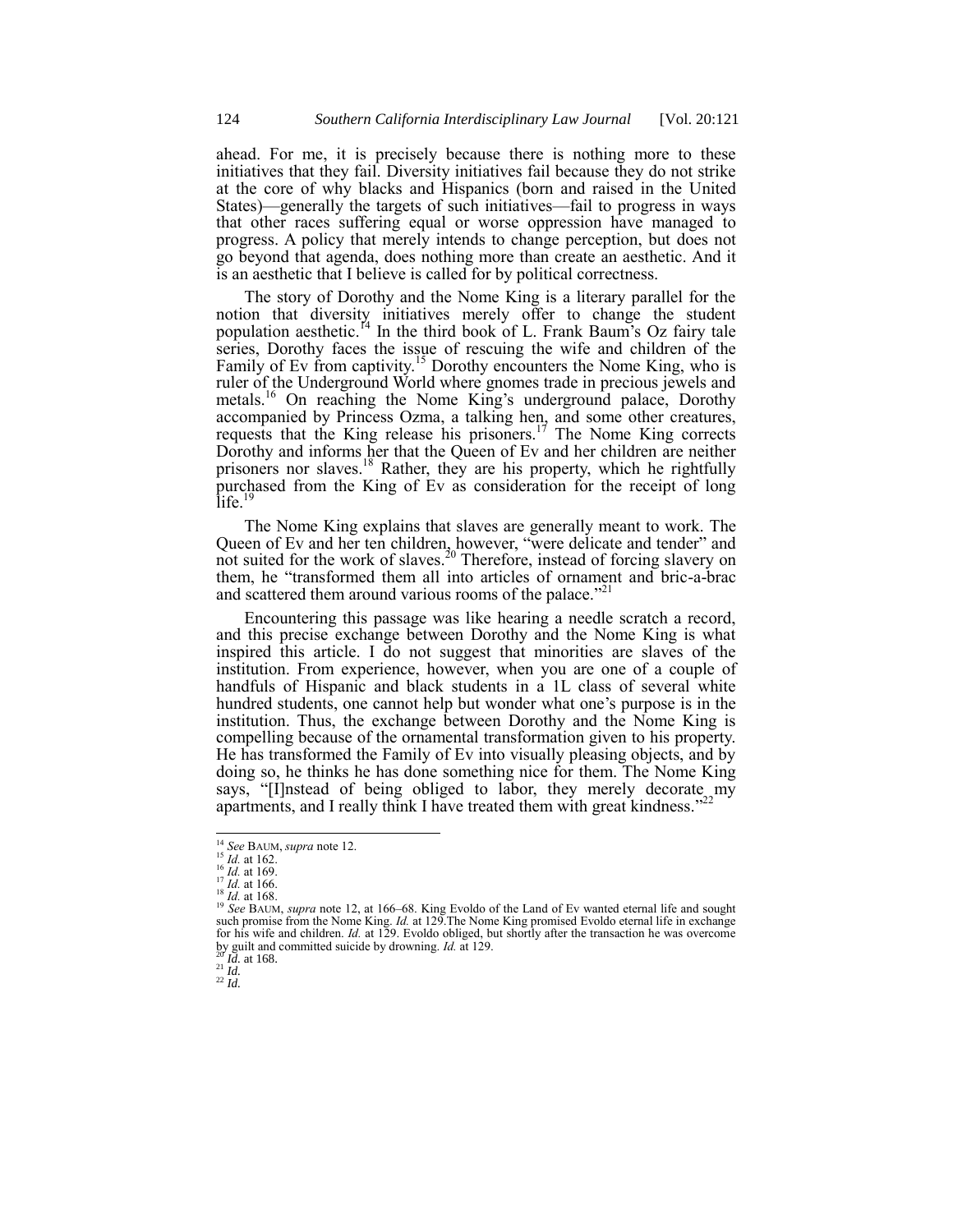Diversity initiatives accomplish the same thing as the Nome King's actions. Minorities are allowed "in" on the basis of race, and given the historical violent relationship between whites and blacks, the antagonistic relationship between whites and Hispanics, and the general lack of opportunity for both, the institution has done something nice for us. The institution has given us opportunity, and this is the fundamental problem. We do not control the institution; it controls us.

\*\*\*

Black and Hispanic students pepper a predominantly white law school class of students. Enough are admitted, but not too many. That is the effect of a diversity initiative. While not every minority student is admitted on the basis of race alone, I believe that race is the motivating factor for all admissions. A minority student who helps an institution achieve diversity numbers, and also meets exclusive admissions criteria, is a crown jewel.

I believe that the true goal of institutional diversity initiatives is to wipe out the semblance of discrimination, not to produce competent attorneys regardless of race. The idea that affirmative action policies were aesthetically motivated played an important role in Justice Thomas's dissent in *Grutter v. Bollinger*. <sup>23</sup> Of these policies Justice Thomas said:

I also use the term "aesthetic" because I believe it underlines the ineffectiveness of racially discriminatory admissions in actually helping those who are truly underprivileged. . . . It must be remembered that the Law School's racial discrimination does nothing for those too poor or uneducated to participate in elite higher education and therefore presents only an illusory solution to the challenges facing our Nation.<sup>24</sup>

Diversity initiatives are presented as policies that encompass race, sexual preference, gender, religions, disability etc. The diversity initiatives, however, are really about race and including the long list of other categories is like a front-ended apology for the fact that they are just about race. Diversity initiatives are sustained by institutional guilt or obligation, and they are accepted and even pushed by minorities out of a historical sense of entitlement, out of a sense that minorities are "owed." This mentality is extremely dangerous. I believe it is this mentality that keeps Puerto Rico in a socioeconomic and political hole. It is this mentality that empowers welfare and perpetuates the culture of dependence within poor black and Hispanic communities. Through the culture of dependence, minorities allow the institution to "systematically disclaim responsibility for inequality."

#### \* \* \*

Contradictions therefore refer to the idea that all of reality is changeful because it consists, in its very innermost being, of the

l  $^{23}$  Grutter v. Bollinger, 539 U.S. 306, 346 (2003) (Thomas, J., dissenting).

<sup>&</sup>lt;sup>24</sup> *Id.* at 355 n.3 (Thomas, J., concurring in part & dissenting in part). Justice Thomas's dissent approaches the issue from the point of view of reverse discrimination. *Id.* I prefer to consider the role of these policies as related to minorities rather than focus on the majority. <sup>25</sup> Geiza Vargas-Vargas, *White Investment in Black Bondage*, 27 W. NEW ENG. L. REV. 41, 85 (2005).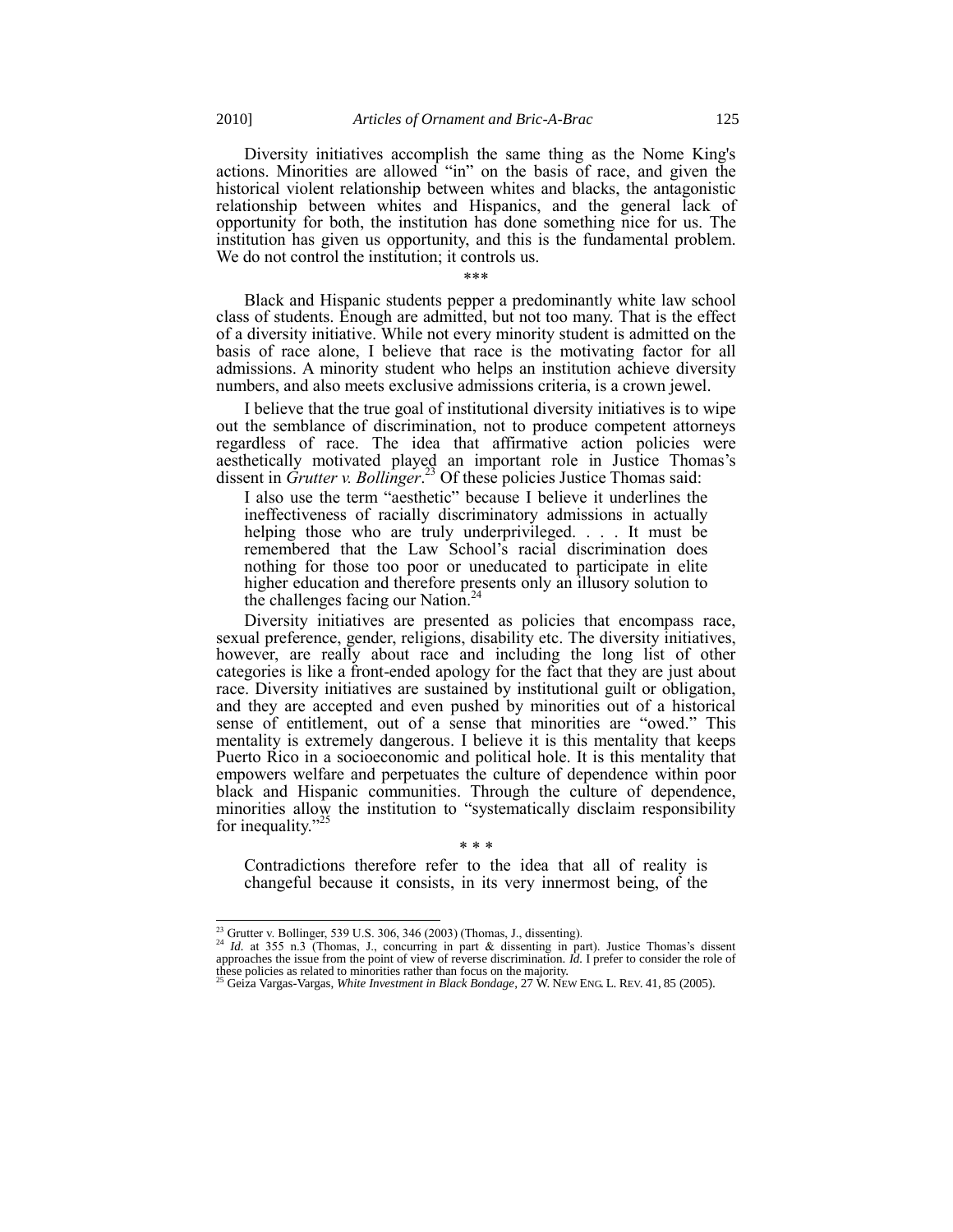unstable coexistence and successive resolution of incompatible forces.

— Robert L. Heilbronner<sup>26</sup>

[T]he point is that a Master is a being who can only be defined or described by using a concept that is its meaningful opposite or negation.

 $-$  Robert L. Heilbronner<sup>27</sup>

\*\*\*

The dialogue surrounding diversity initiatives is inherently flawed, but in order for diversity initiatives to properly function, they must necessarily be flawed. There are two aspects that are particularly egregious: (i) the narrow focus on race, particularly blacks and minorities and (ii) the exclusion of class considerations, both inter- and intra-race. If these two aspects were introduced, diversity initiatives would lose their efficacy because the "white side" would no longer solely possess power at the expense of the oppressed "black side."

The black/white paradigm—which is the underlying basis for the opinions in *Grutter v. Bollinger*—sustains the diversity initiative. The black/white paradigm illustrates the flaw in race preference policies and in the race dialogue in general. There is a reason for the flaw. The United States has a history of violence against the black population, and albeit inadequate, affirmative action policies are intended to repair that history.

The United States, however, is a country of many races and ethnicities, which are often blended versions, and today in many parts of the country, Hispanics are becoming the majority.<sup>28</sup> American discussions about race cannot just be about blacks and whites. The problem is that once the discussion goes beyond that paradigm, it gets messy. Once the dialogue considers the socioeconomic complexities within a race or ethnic group, or racism even within a given group, the foundation collapses. Consideration of other social and economic factors is a variable, and for the diversity initiative formula to work, the variable must be minimized or made static. For the race dialogue to persist it needs a static white side (power) and it needs a static black side (oppression).

Therefore, I believe that this is why diversity initiatives, while defined with broad missions, must necessarily focus on increasing the numbers of one particular group—black students. Depending on geographic location, the focus is broadened to include Hispanic students. Because of the reasons

 $^{26}$  ROBERT L. HEILBRONNER, MARXISM: FOR AND AGAINST 35 (W.W. Norton & Co. 1980).

 $\frac{27}{10}$ *Id.* at 36.

<sup>28</sup> *E.g.*, *Census Bureau Releases State and County Data Depicting Nation's Population Ahead of 2010 Census: Orange, Fla. Joins the Growing List of 'Majority-Minority' Counties,* U.S. CENSUS BUREAU (May 14, 2009) http://www.census.gov/newsroom/releases/archives/population/cb09-76.html (last visited Nov. 24, 2010). The U.S. Census Bureau does not categorize Hispanic, Latino, or Spanish-origin as a race. Instead, it is an ethnic category for which one must still elect a race. I have always elected ―some other race‖ because I am neither black nor white, and certainly do not fit into any of the other categories. *See Explore the Form,* U.S. CENSUS BUREAU (Sept. 27, 2010), http://2010.census.gov/2010census/how/interactive-form.php (containing the 2010 census form and a guide for the questions).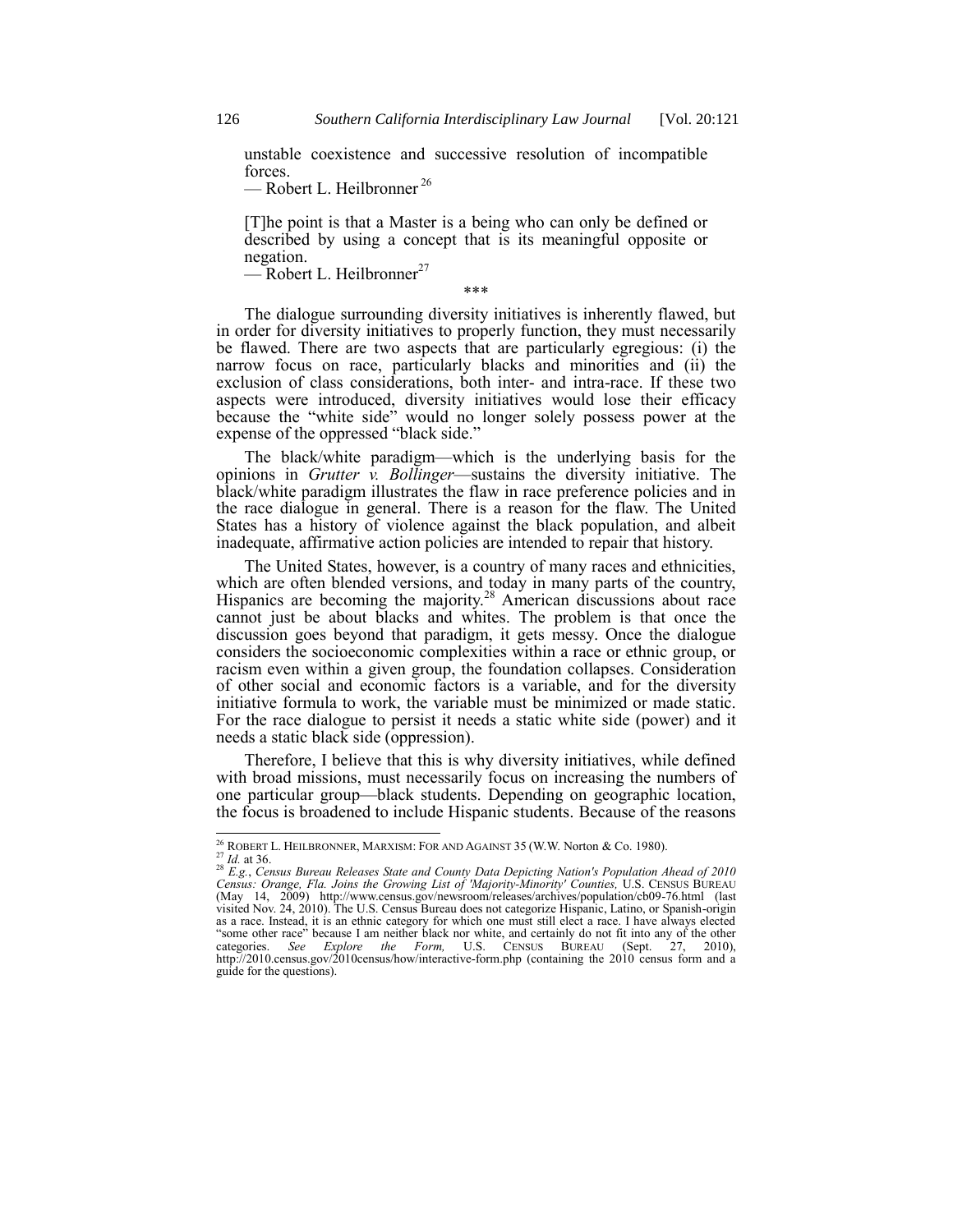I have suggested, students from other racial backgrounds should not be the focus of diversity initiatives. I believe that these students often are able to be admitted under existing admissions standards, and culturally some do not even consider themselves to be minorities. I believe that these students do not cause the institution to sacrifice anything because such students are inherently competitive. Of this Justice Thomas in *Grutter v. Bollinger* specifically said:

The Law School adamantly disclaims any race-neutral alternative that would reduce "academic selectivity," which would in turn ―require the Law School to become a very different institution, and to sacrifice a core part of its educational mission" In other words, *the Law School seeks to improve marginally the education it offers*  without sacrificing too much of its exclusivity and elite status.

Class is far more compelling than race as a determinant for whether a student will do well or succeed. A student's socioeconomic status determines what education that student has historically received or what access to resources that student had and continues to have that will allow the student to flourish in the law school environment. Class often determines whether one is educated at a public school and whether the public school is a good one. For some, class determines whether one has dinner or a hot meal every day, and whether one eats alone, and if not alone, what types of conversations occur at the dinner table. Class often determines whether one has been exposed to literature or the arts and whether one can even envision life beyond a neighborhood block. Students who come from working class or welfare families, regardless of race, often have difficulty meeting admissions standards because their educational foundation, from early education through college, is weak.

Regardless of race, I believe that students who grew up at the losing end of the socioeconomic scale do not have the educational foundation that makes them as competitive as those who were more privileged. In his dissent, Justice Thomas hinted at something similar: "[N]owhere in any of the filings in this Court is any evidence that the purported ‗beneficiaries' of this racial discrimination prove themselves by performing at (or even near) the same level as those students who receive no preferences.

Diversity initiatives succeed in one thing: increasing the numbers of certain minority students admitted to an institution. They are not equalizing. They do not produce environments where minorities are encouraged to excel. I believe that minority students think that if they work hard, they will do well. I certainly did. Meanwhile, we often just survive, and in the legal profession, this is not enough. Minority students admitted under lower standards are nonetheless expected to succeed at the same level as qualified students. Those of us who do well are the exception. When a minority student admitted under lower standards is as competitive as the general student body, it is a welcomed surprise, and the institution is credited with identifying an underprivileged, disadvantaged young scholar.

 $\overline{a}$ 

<sup>&</sup>lt;sup>29</sup> Grutter v. Bollinger, 539 U.S. 306, 355 (2003) (Thomas, J., concurring in part & dissenting in part) (emphasis added) (citations omitted).

<sup>30</sup> *Grutter*, 539 U.S. at 371.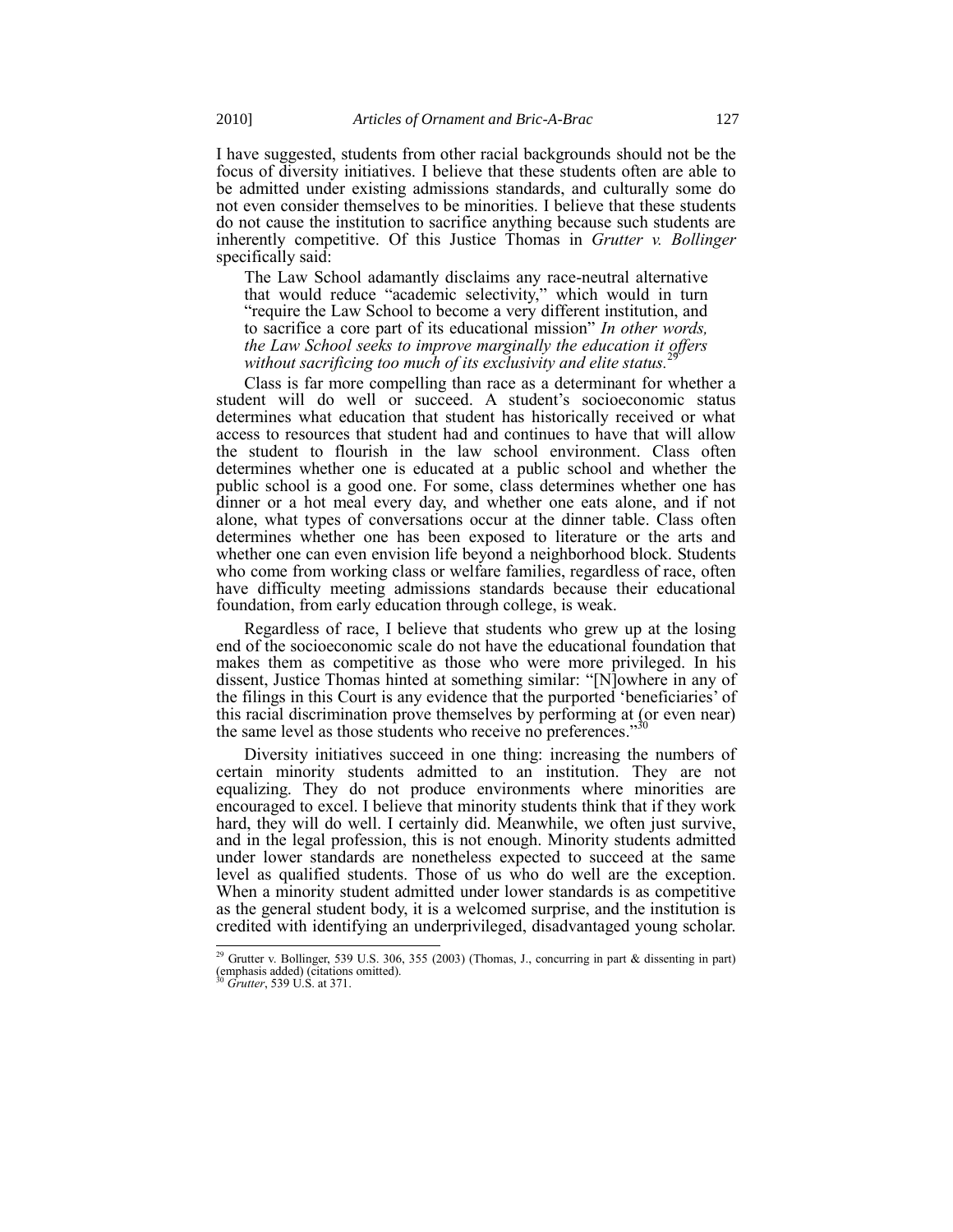Hurray! When the under-qualified student does marginally well, or fails, I have seen schools disclaim responsibility, and the original point, the student was never qualified, is proven. I believe that these students are set up for failure, both at the institution and in legal practice. Justice Thomas stated in his dissent in *Grutter v. Bollinger*: "The Law School tantalizes unprepared students with the promise of a University of Michigan degree and all of the opportunities that it offers. These overmatched students take the bait, only to find that they cannot succeed in the cauldron of competition." $31$ 

When minorities accept diversity initiatives, they accept disparate treatment. Minorities accept the greater message that they cannot succeed on their own, that they are not smart enough, and that they need special treatment. When minorities support and push for diversity initiatives, they relinquish responsibility for their success. Minorities remain at the mercy of the wizard behind the curtain and accept an ornamental role, preserving the traditional black/white power structure.

## \* \* \*

The black man never can become independent and recognized as a human being who is truly equal with other human beings until he has what they have, and until he is doing for himself what others are doing for themselves.

<span id="page-7-0"></span> $-Malc$ <sub>0</sub> m  $X^{32}$ 

\*\*\*

*Brown v. Board of Education*<sup>33</sup> was a disaster. While "private colleges were forced to recognize their failures in excluding or not welcoming minority students<sup>334</sup>and while institutions like Wellesley, Harvard, and Yale ―became more sensitive to the need to create programs for the recruitment of competent minority students,<sup>35</sup> *Brown*'s promise was illusory. We are blind if we do not see that racial segregation is very much around today, perhaps to a greater extent than ever.<sup>36</sup> The joke on us is that it has been manifested through economic segregation, which the United States Supreme Court has found to be constitutional.<sup>37</sup> But to suggest that *Brown* was wrongly decided is to speak blasphemously, and for some it is an indication of a racist attitude.<sup>38</sup> But how is a Supreme Court decision that effectively legally removed a black child from a poorly funded black

 $^{31}$  *Id.* at 372.

<sup>&</sup>lt;sup>32</sup> MALCOLM X & HALEY, *supra* not[e 1,](#page-0-1) at 279.

<sup>33</sup> Brown v. Board of Educ., 347 U.S. 483 (1954).

<sup>34</sup> A. Leon Higginbotham, Jr., *An Open Letter to Justice Clarence Thomas from a Federal Judicial Colleague*, 140 U. PA. L. REV. 1005, 1013 (1992).

<sup>35</sup> *Id.*

<sup>&</sup>lt;sup>36</sup> See Nancy McArdle, *Race, Place, and Opportunity: Racial Change and Segregation in the Boston <i>Metropolitan Area:* 1990–2000 THE CIVIL RIGHTS PROJECT (2003), http://civilrightsproject.ucla.edu/research/metro-and-regional-inequalities/metro-boston-equity-

initiative-1/race-place-and-opportunity-racial-change-and-segregation-in-the-boston-metropolitan-area-1990-2000/mcardle-boston-race-place-boston-2003.pdf. <sup>37</sup> San Antonio Indep. Sch. Dist. v. Rodriguez, 411 U.S. 1 (1973).

<sup>&</sup>lt;sup>38</sup> See FBOYLE@law.illinois.edu, Posting on *SG Elena Kagan on NPR: "I LOVE THE FEDERALIST SOCIETY!,"* Association of American Law Schools' Section on Minority Groups (Dec. 22, 2009, 9:08 AM) (on file with author) (posting by Francis Boyle, Professor, University of Illinois College of Law).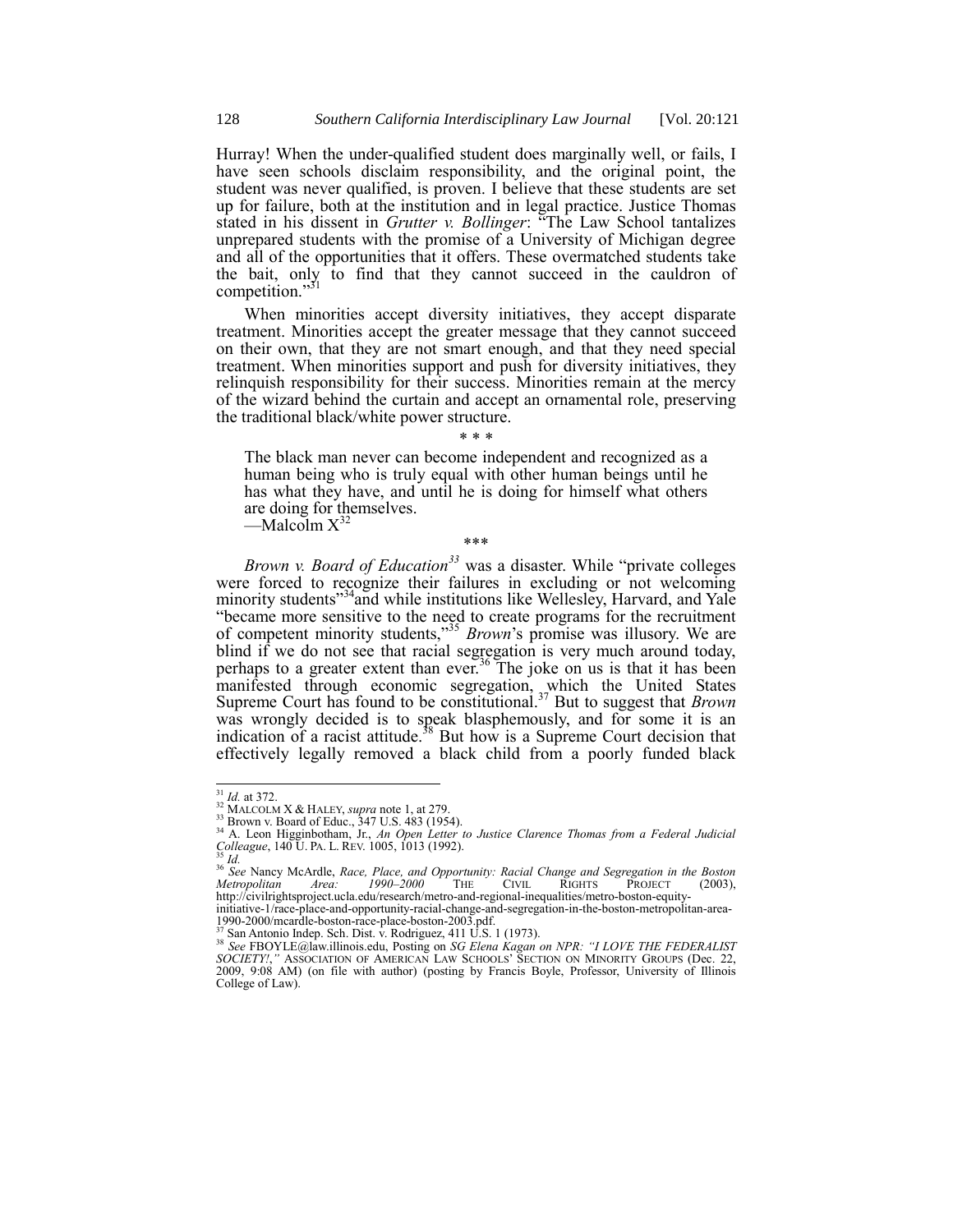school and dropped that child into a racist white school, a good decision? How did that improve the student's circumstances? How did that experience do anything but foster abjection of self?

As a young woman educated at a single-sex college in the North, I truly believe that the education of a person of color is not automatically enhanced by having a white person next to her, just as the education of a woman is not enhanced with the presence of a male in the room. In fact, I believe the contrary is true. Women taught in mixed-sex institutions are done a great disservice. Hearing this can cause trepidation in many, but in 2010 the words written in 1935 by W.E.B. Du Bois still ring especially true in this time of violent antagonism against our black communities:

It is of course fashionable and popular to deny [the present attitude of white America toward black America]; to try to deceive ourselves into thinking that race prejudice in the United States across the Color Line is gradually softening and that slowly but surely we are coming to the time when racial animosities and class lines will be so obliterated that separate schools will be anachronisms.

In his paper *Does the Negro Need Separate Schools?*, Du Bois emphatically argues that separate and properly funded schools are imperative if the goal is actually to educate and actually to "create the intelligent basis of a real democracy.<sup>40</sup> For Du Bois, attacks on this idea and the negative perception of separate education are at best a reaction stemming from "fear that any movement which implies segregation even as a temporary, much less as a relatively permanent institution, in the United States, is a fatal surrender of principle, which in the end will rebound and bring more evils on the Negro than he suffers today" and even worse "an utter lack of faith on the part of Negros that their race can do anything really well."<sup>41</sup>

To dismiss my argument against diversity initiatives as racist, or to suggest that I believe in something other than a legal profession that is representative of the population, stems from fear and denial. But I also understand the natural reaction to a position very reminiscent of an individual of color who wants to keep the ladder of opportunity to himself or herself. Consider Judge A. Leon Higginbotham's open letter to Justice Thomas in which the Judge reminded the newly appointed Justice of the significance of his place on the Court:

By elevating you to the Supreme Court, President Bush has suddenly vested in you the option to preserve or dilute the gains this country has made in the struggle for equality. This is a grave responsibility indeed. In order to discharge it you will need to recognize what James Baldwin called the "force of history" within you. You will need to recognize that both your public life and your private life reflect this country's history in the area of racial

<sup>39</sup> W.E. Burghardt Du Bois, *Does the Negro Need Separate Schools?*, 4 J. OF NEGRO EDUC. 328 (July  $1935$ ). *Id.* at 329.

 $^{41}$  *Id.* at 330.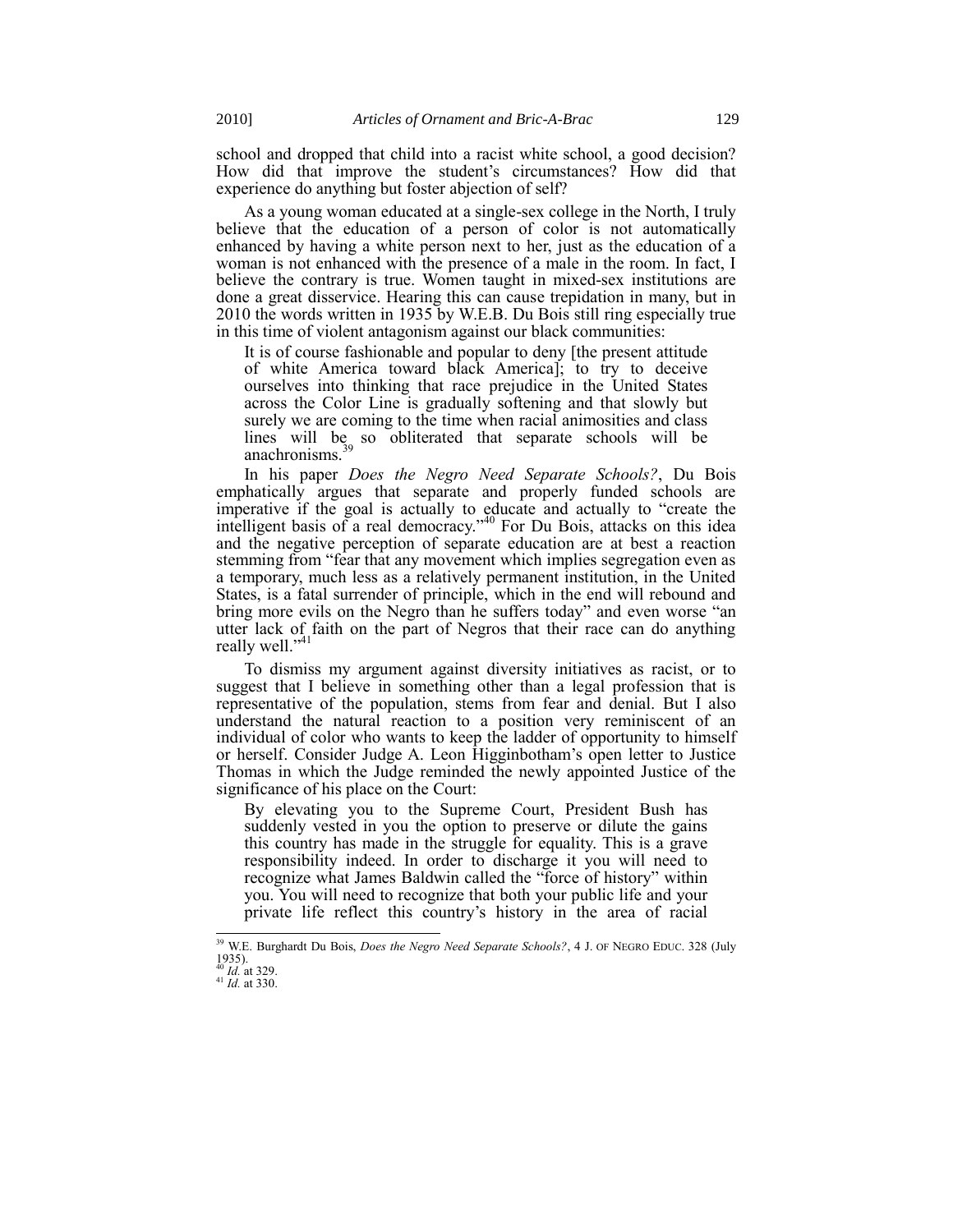discrimination and civil rights. And, while much has been said about your admirable determination to overcome terrible obstacles, it is also important to remember how you arrived where you are now, because you did not get there by yourself.<sup>42</sup>

I believe in diversity. I believe that attorneys should look like their clients, particularly in our global economy. But I believe that students should not be admitted to law school on the basis of race. Race should not be the factor that makes a student admissible when he or she would otherwise not be. Some argue that many white students are admitted not out of merit, but out of a legacy preference. My response to that is that I do not care why or how white students are admitted. I believe that predominantly white admissions administrations will always admit a mediocre student when the student comes with other goodies attached. Furthermore, a white student admitted for reasons other than merit will probably be academically fine. That student will be fine because that student has a safety net. I believe that a student without the benefit of class, especially if the student is black or Hispanic, will very well likely not be fine. I do not think there is a safety net of any kind.

Thus, who gains the educational benefits of diversity?<sup>43</sup> Is the educational benefit for the white student who has grown up being educated in primarily white schools, seeing blacks and Hispanics as only drug dealers on television? Is the benefit the exposure to something that is not white? How are minority students empowered when everyone thinks they have been admitted because of race and not because of merit? How does that not undermine us as minorities before we even open our mouths?

You were born where you were born and faced the future that you faced because you were black and for no other reason. The limits of your ambition were, thus, expected to be set forever. You were born into a society which spelled out with brutal clarity, and in as many ways as possible, that you were a worthless human being. —James Baldwin

\* \* \*

*Baldwin: Collected Essays*<sup>44</sup>

\*\*\*

When Malcolm  $X$  went to prison, he was illiterate.<sup>45</sup> He became envious of another inmate's wealth of knowledge so he decided he would start reading.<sup>46</sup> But for Malcolm, "[e]very book [he] picked up had few sentences which didn't contain anywhere from one to nearly all of the words that might as well have been in Chinese.<sup> $347$ </sup> He ultimately taught

<sup>42</sup> Higginbotham, Jr., *supra* not[e 34,](#page-7-0) at 1007. <sup>43</sup> *See* Grutter v. Bollinger, 539 U.S. 306, 326 (2003). In their brief, the respondents' argument is generally that there are "educational benefits that flow from a diverse student body." Brief for Respondents at 45–56, Grutter v. Bollinger, 539 U.S. 350 (2003). <sup>44</sup> James Baldwin, *My Dungeon Shook: Letter to My Nephew on the One Hundredth Anniversary of the* 

*Emancipation* (1962), *reprinted in* JAMES BALDWIN, BALDWIN: COLLECTED ESSAYS 291, 293 (Toni Morrison ed., Library Classics of the U.S. 1998).

MALCOLM X & HALEY, *supra* not[e 1,](#page-0-1) at 155.

<sup>46</sup> *Id.*

<sup>47</sup> *Id.* at 172.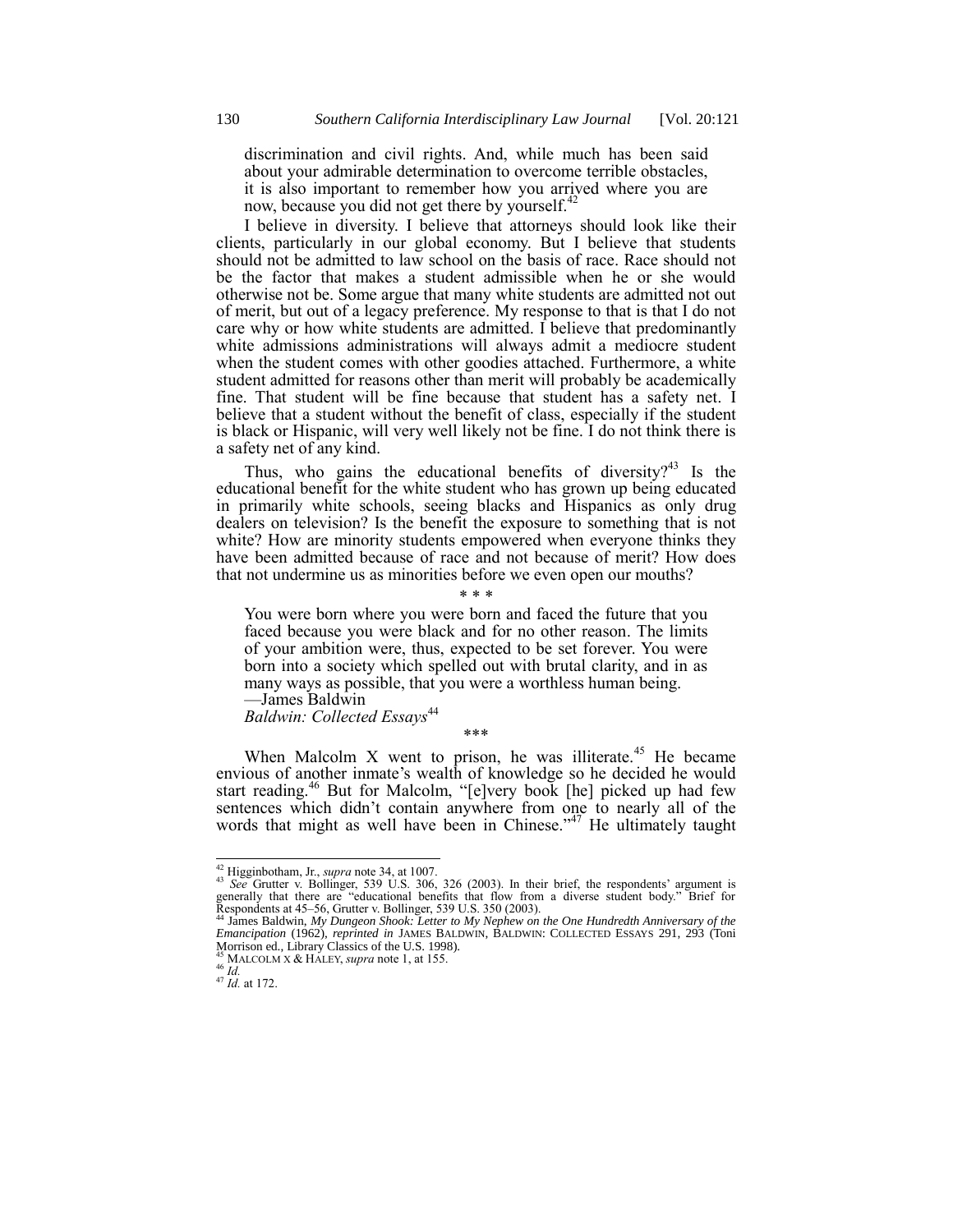himself to read and did so by reading the dictionary and writing down every word, over and over. "In my low, painstaking, ragged handwriting, I copied into my tablet everything printed on that first page, down to the punctuation marks." $48$  Malcolm goes on to say:

I was so fascinated that I went on—I copied the dictionary's next page. And the same experience came when I studied that. With every succeeding page, I learned of people and places and events from history. Actually the dictionary is like a miniature encyclopedia. Finally the dictionary's A section had filled the whole tablet—and I went on to the  $\vec{B}$ 's. That was the way I started copying what eventually became the entire dictionary. It went a lot faster after so much practice helped me to pickup handwriting speed. Between what I wrote in my table, and writing letters, during the rest of my time in prison I would guess I wrote a million words.

How Malcolm X taught himself to read was part of his self-discovery in prison and what guided his transformation into a leader. It may seem odd to quote Malcolm X in an essay inspired by *The Wonderful Wizard of Oz*, but for me, the parallel between self-reliance and the odyssey of selfdiscovery and self-awareness for both Malcolm X and Dorothy and her friends is undeniable. The story of Malcolm Little and evolution from Malcolm Little to Red to Malcolm X, is the story of an individual choosing to overcome preconceived notions of his "self."

In *The Wonderful Wizard of Oz*, the Lion, the Tin Woodman, and the Scarecrow each overcome a negative perception of self. Dorothy, on the other hand, never has an outward negative perception of herself. Notwithstanding that he is "thought to be the King of Beasts," $50$  the Lion drowns in fear. He believes himself to be a coward. As punishment for falling in love with the wrong girl, the Wicked Witch of the East enchants the Tin Woodman's body and transformed it into steel, and the Tin Woodman allows his mind to be trapped in the coldness of the steel. He perceived himself as incapable of love, of having no heart, no warmth to offer. The Scarecrow has straw for brains, which further defined his intellect. Dorothy, after leading this band of lame companions through an unknown world, killing a witch, and surviving adversity over and over again, still believes herself to be "[s]mall and [m]eek" when she meets the Wizard of Oz.<sup>51</sup> *The Wonderful Wizard of Oz* is the story of each of their transformations. Unfortunately, most of their transformations occur because they permit the wizard to redefine them.

### \* \* \*

They have allowed themselves to be poisoned by the stereotype that others have of them . . . . —Jean Paul Sartre

l <sup>48</sup> *Id.* at 173.

<sup>49</sup> *Id.*

<sup>50</sup> BAUM, *supra* not[e 2,](#page-0-0) at 62.

<sup>51</sup> *Id.* at 106.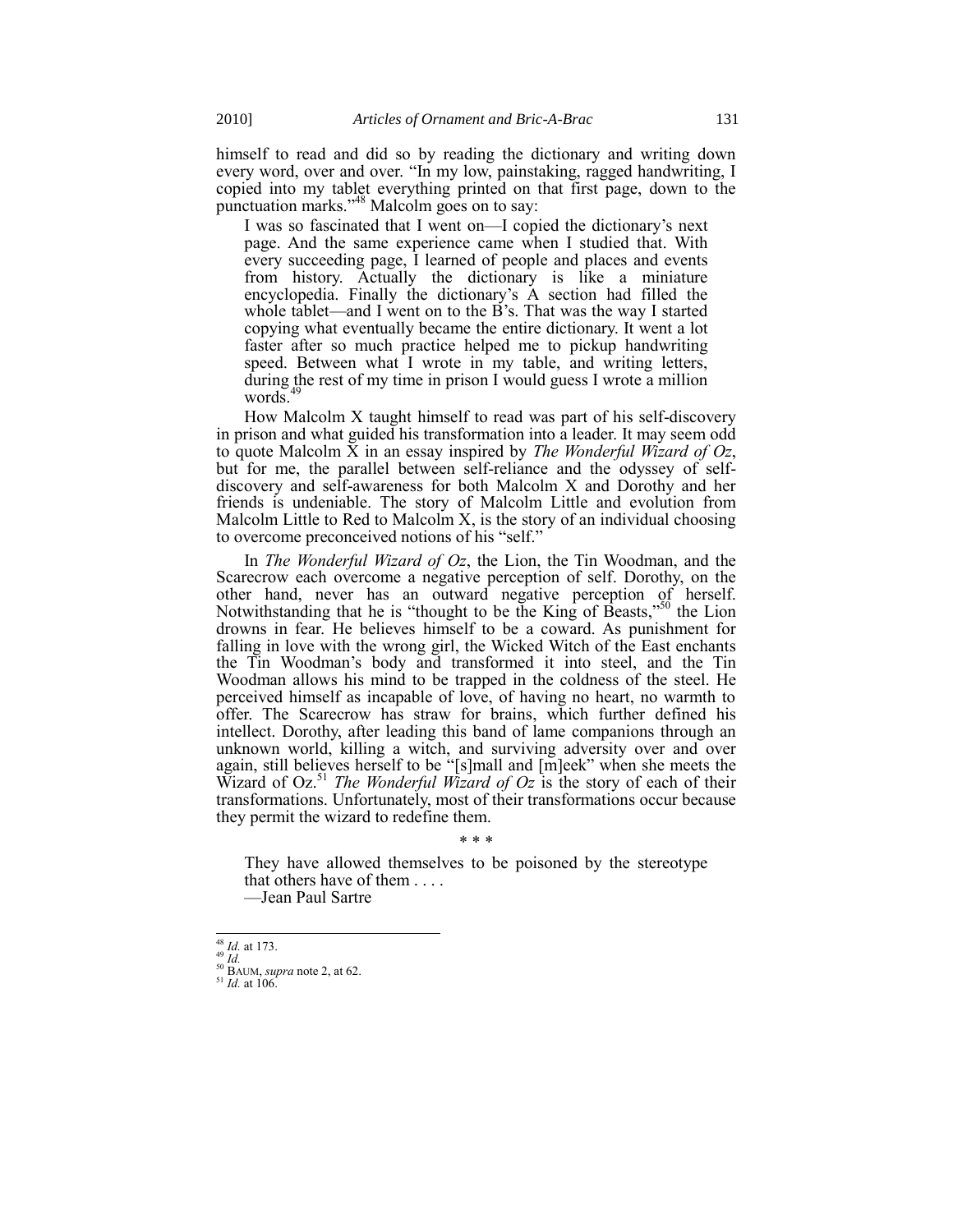# *Anti-Semite and Jew* 52

Unlike the characters in *The Wonderful Wizard of Oz*, minorities cannot wait for the man behind the curtain to tell us that we add value and that we are intelligent and capable of transforming the world. Minorities, blacks and Hispanics in particular, have been told what we are and who we are, and we have relied on those manufactured identities. Malcolm X chose to live the life of a thug.<sup>53</sup> He recognized that he accepted another man's reality for himself, until, that is, he realized that the reality was manufactured.

\* \* \*

\* \* \*

There are beings whose life slips by in an infantile world because, having been kept in a state of servitude and ignorance, they have no means of breaking the ceiling which is stretched over their heads. Like the child, they can exercise their freedom, but only within this universe which has been set up before them, without them. This is the case, for example, of slaves who have not raised themselves to the consciousness of their slavery.

—Simone de Beauvoir *The Ethics of Ambiguity*<sup>54</sup>

\* \* \*

Affirmative action succeeded in increasing the number of women in law school to a point where getting women to apply is no longer an effort. Women apply to law school in great numbers and in many law schools comprise over half of the student population.<sup>55</sup> In the profession, and specifically at "biglaw" law firms, it is not uncommon to see the same statistic of the incoming associate class. The same statistics, however, do not translate to positions of power and authority.<sup>56</sup> Affirmative action has succeeded in creating an appearance of opportunity for women, and worse an appearance of equality. We all know this too is an illusion. The agenda for increasing numbers has failed where it matters.

In this Article, I question the efficacy of initiatives that merely serve to increase statistics on the admission of minority students. My hope is that by doing the unpopular, scholars are inspired to have honest discussions about race and refrain from knee-jerk dogma that attacks different approaches to the race dialogue as racist, stemming from some kind of self-hatred, or Uncle Tom syndrome. These policies keep blacks and Hispanics from progressing, because, I believe, they continue our reliance on welfare. All races and ethnicities have experienced oppression in different ways, but in

<sup>52</sup> JEAN PAUL SARTRE, ANTI-SEMITE AND JEW 95 (George J. Becker, trans., Schocken Books Inc. 1948) (1995). <sup>53</sup> *See* MALCOLM X & HALEY, *supra* not[e 1.](#page-0-1)

<sup>&</sup>lt;sup>54</sup> SIMONE DE BEAUVOIR, THE ETHICS OF AMBIGUITY 37 (Bernard Frechtman, trans., Citadel Press/Kensington Publishing 1976) (1948).

<sup>55</sup> *A Current Glance at Women in the Law 2005*, ABA COMM'N ON WOMEN IN THE PROFESSION, 1 (2005), http://www.abanet.org/women/ataglance.pdf. <sup>56</sup> *See* Jill Schachner Chanen, *Early Exits: Women of Color at Large Law Firms Tell ABA Researchers* 

*They are Being Overlooked and Undervalued—Maybe That's Why They are Leaving in Droves*, ABA (2006), http://www.abanet.org/women/woc/EarlyExits.pdf.